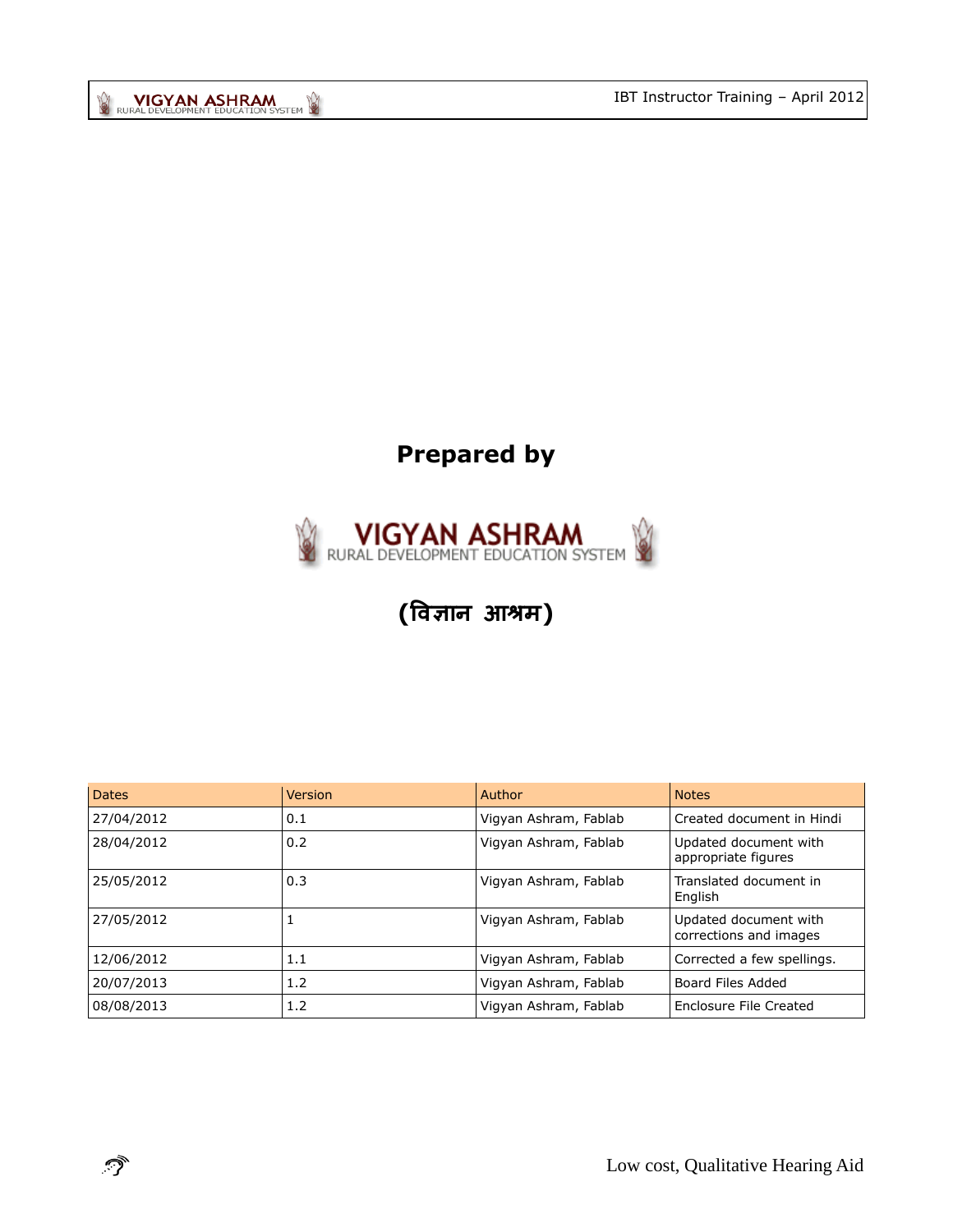# **Table of Contents**

 $\mathcal{D}$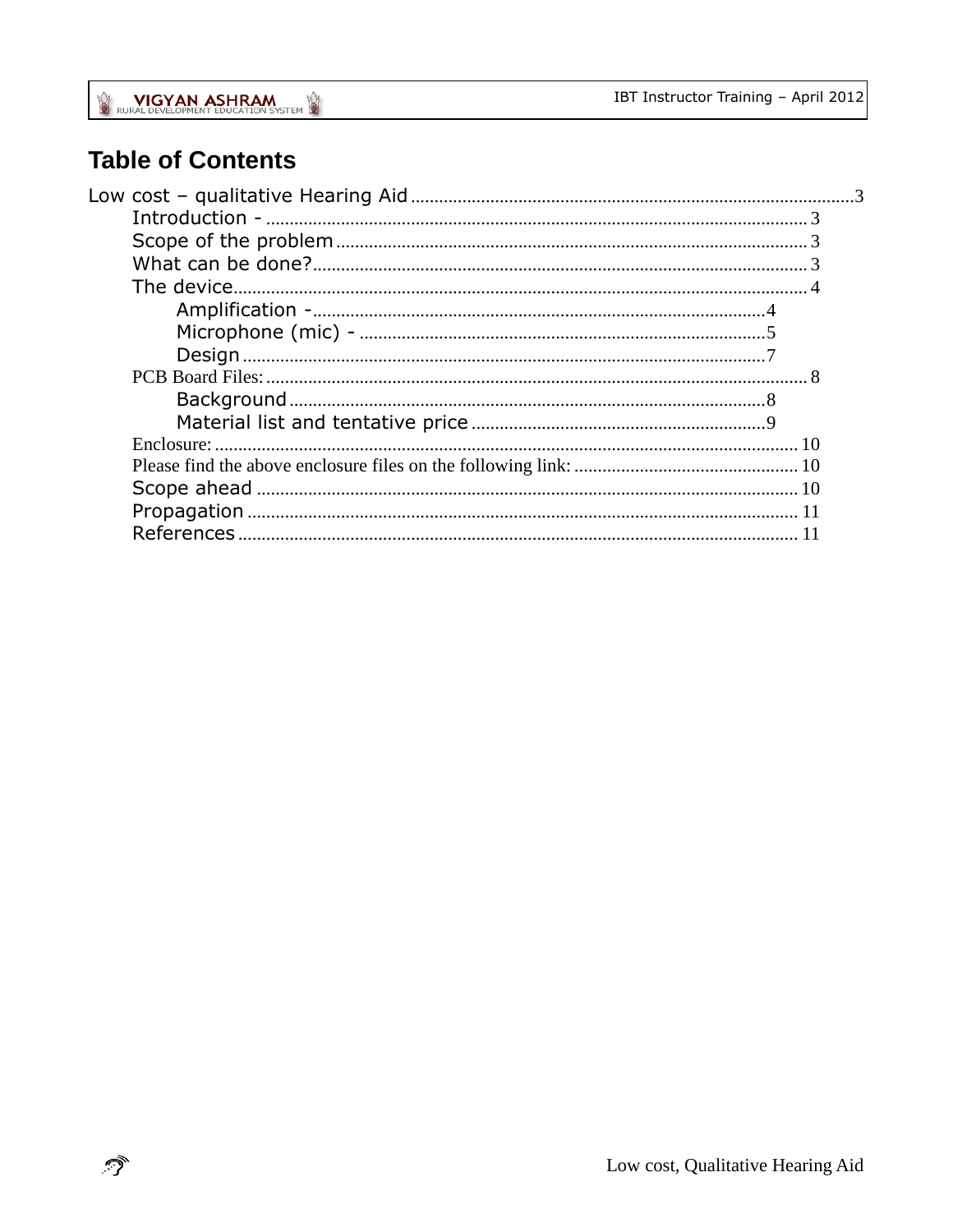# **Low cost – qualitative Hearing Aid**

# **Introduction -**

A very special note about human-ear is that humans do not posses control over activity of this vital organ. An incidental sound has to be heard by a human being unless she /he is sleeping or unconscious. Of course there are artificial ways, but natural. However, another fact is that everyone of us may have different capacities of listening to the same sound.

We range from people who can listen to even a slightest noise to people – completely deaf. This particular document intends to connect a technological solution (to this problem) and the socio-economical (and why not political) conditions in India (and like countries).

# **Scope of the problem**

We observe at least two verticals to address. Our schooling system has to do numerous improvements when it comes to educational quality and then logistics.

A few other problems do exist, which may or may not be related. The vision and listening capacity of students, is another important set of capacities that contributes how a child learns and understands what is being demonstrated. A usual problem, we observe, is that the back benchers are often left out of the daily experience of learning. Many a times not being able to listen to the speaker causes these children to lose their interest, other reasons kept apart.

The other scenario is that of our elderly population that loses the hearing capacity largely due to the age factor. Our villages have another dimension that because of highly priced solutions they often do not chose the hearing aid or it becomes a life time job for them to earn a hearing aid. We have observed that not being able to listen to others makes these people suspicious about the situation and/or people around them.

## **What can be done?**

For both the problems above (and we understand these are only representative examples), we propose a low cost, qualitative electronic device that will help our children and elderly people (and others) to resolve the situation to an acceptable extent. Under the moto of 'development through education' we encourage the readers to actually build the solution through schools and propagate the same to local areas.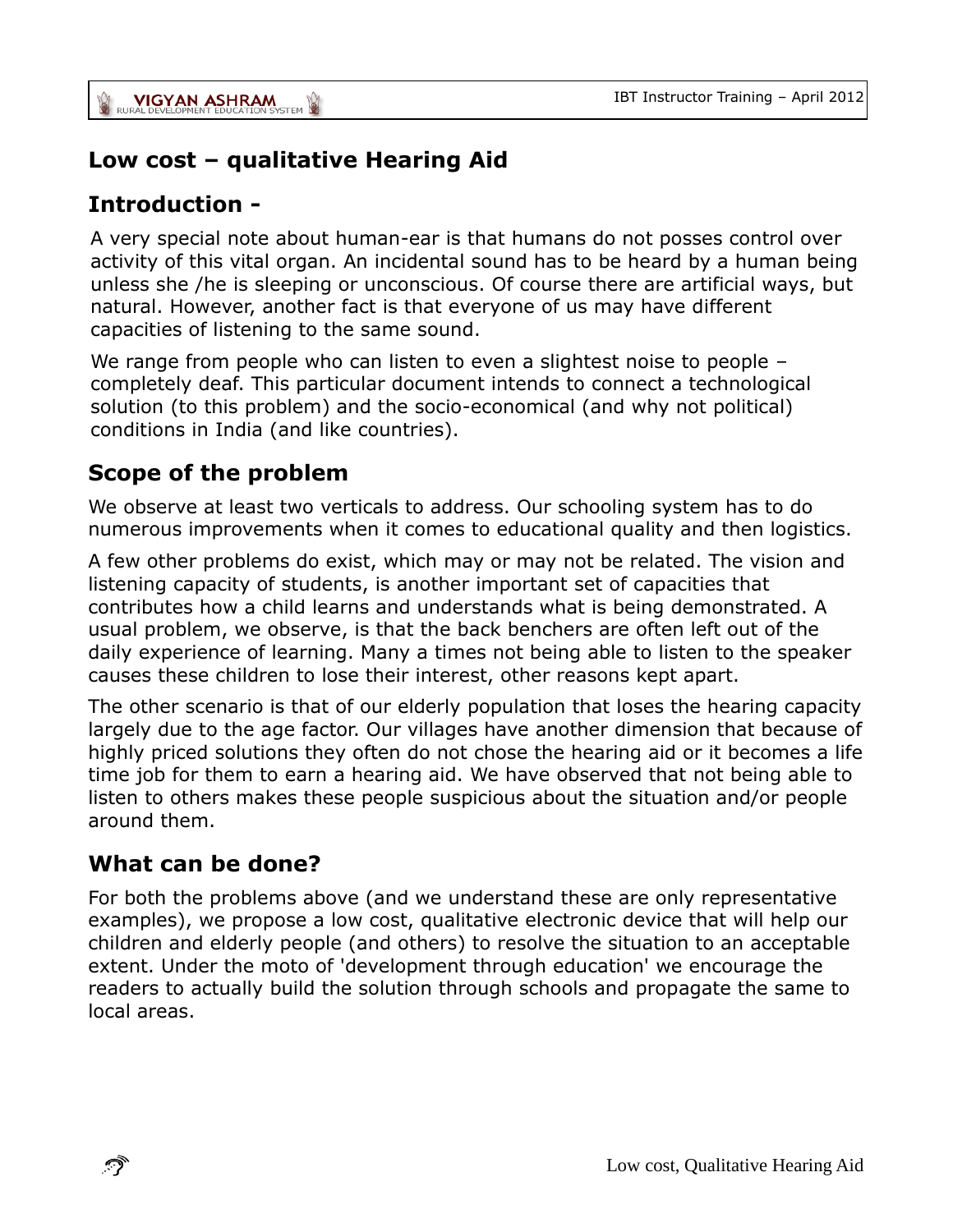# **The device**

The circuit diagram explains how to build the electronic part of this device. However, before we study and/or make the device, let us have a look at a few basic concepts that we are going to ride upon during this journey.

#### **Amplification -**

A process of increasing the value (amplitude) of a given parameter such as voltage, current etc. We have always heard of Sound Amplifiers. Following diagram depicts the amplification of a 1V signal to a 5V signal. The device that does Amplification is an **Amplifier**.





Difference between the two waveforms shown above, is quite clear. While they have similar shape, there amplitudes are different. In an amplification process the original shape of the input waveform does not change, but the amplitude.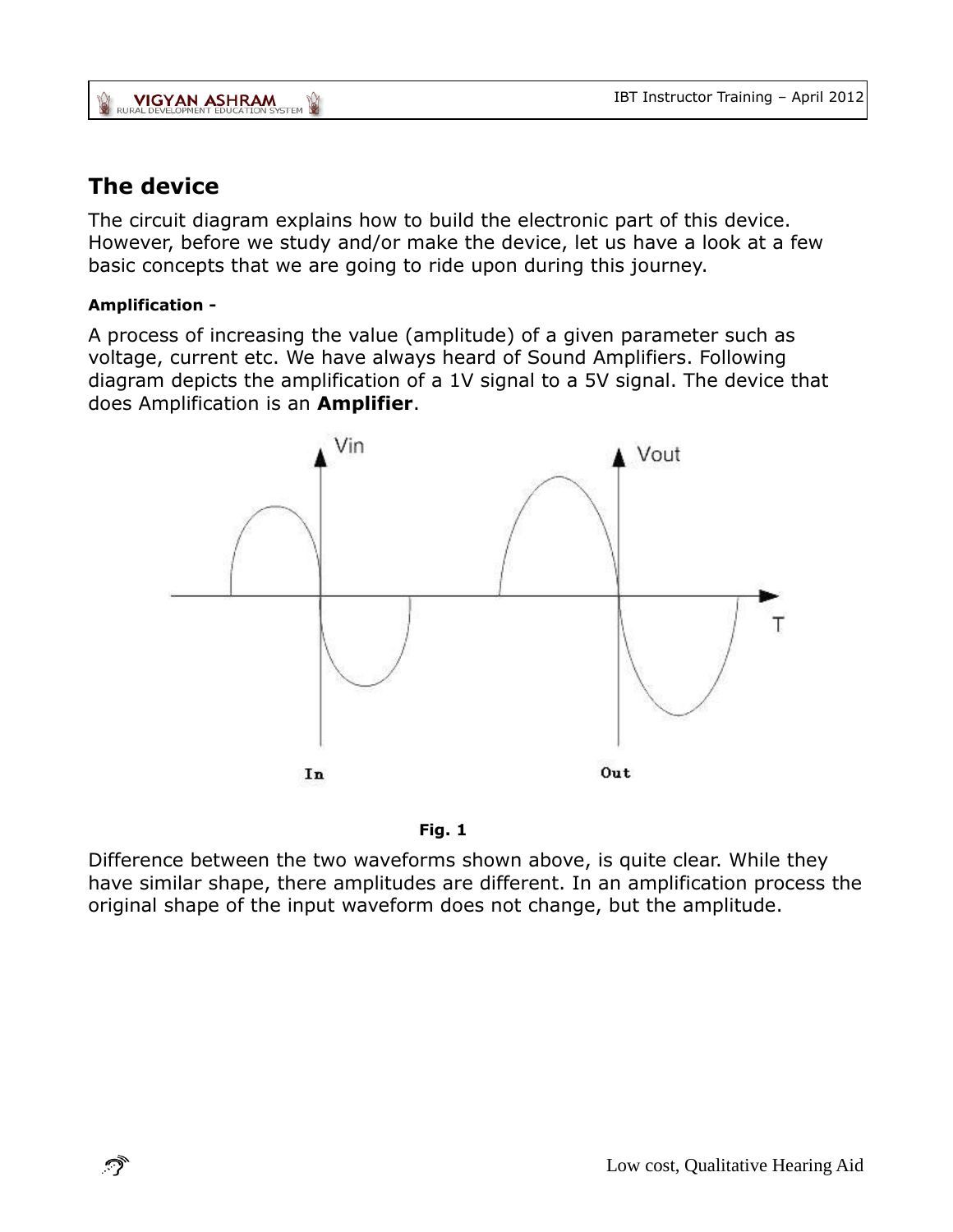

 **Microphone (mic) -**

Fig. 2

Microphone is an electronic component that captures sound and converts the same to an equivalent electrical signal. Amongst the different types of microphones, the one that we are going to use is a condenser microphone, working principle of which is based upon a property called **capacitance**. As the sound waves are made incident onto the diaphragm of a condenser mic, capacitance between two plates changes (as the diaphragm moves to and fro) causing change in the output signal. This varying signal is a direct function of variations in the incident sound.



Fig.  $-3$ 

Figure 3 above shows the electrical equivalent of sound waves. An oscilloscope would show similar of different wave-pattens when output of a microphone is connected.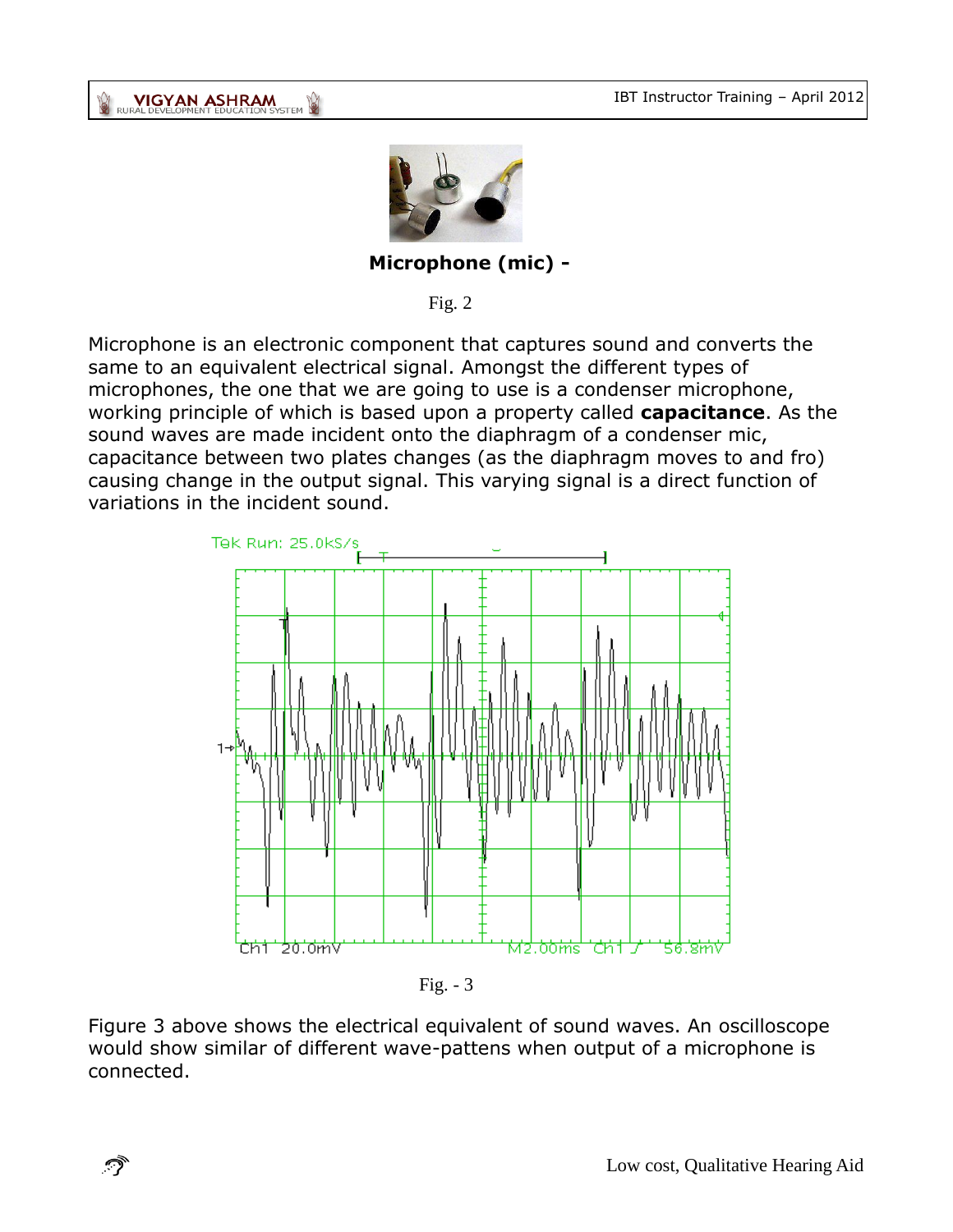With this much introduction, let us move onto the actual device making up.

Following diagrams show possible interfaces that may seem to be working.

Fig.  $4 - A$  Fig.  $4 - B$ 

However, these kind of connections will not work even if the used components are the best one on market. A microphone produces electrical signals that are very low intensity and these electrical signals cannot make a speaker or even a headphone to sing for us. An amplifier can now be discussed.



Let us look inside an amplifier and also start building the hearing aid.





VIGYAN ASHRAM



$$
\widehat{\mathcal{O}}
$$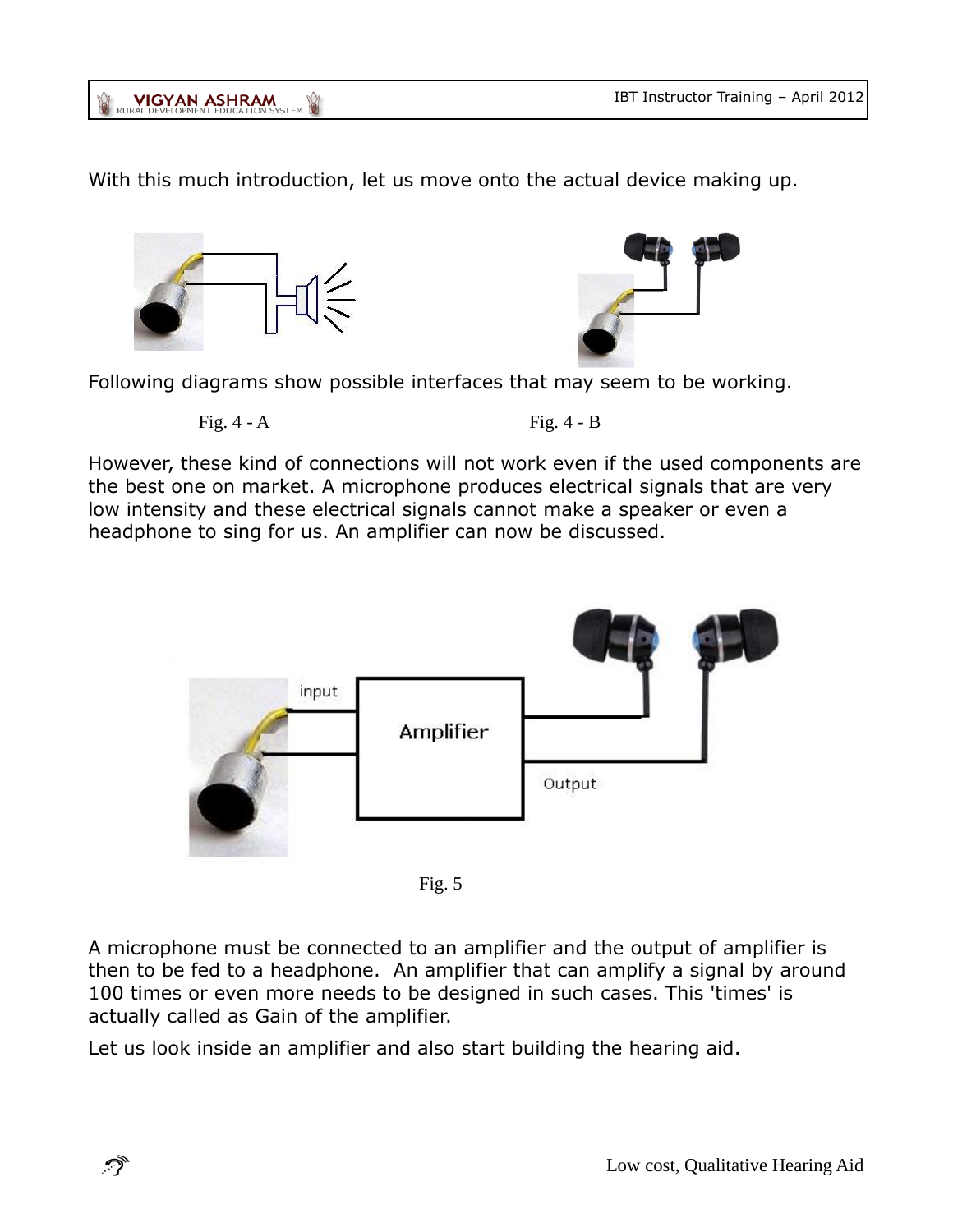## VIGYAN ASHRAM

## **Design**

ొ

An "Operational Amplifier" (Op amp) is a ready to use amplifier available of the shelf. Using an Op-amp one can build a complete circuit quite quickly and cost effectively. LM358 is the choice that we have made for our device. This is a popular one and cost effective (Rs. 7 or so).

This is an 8 pin IC, containing 2 independent Op-amps inside. In the world of musical instruments and tools, this one is a popular amplifier.

A circuit based on LM358 has been shown herewith. This has a gain of around 100.



 **Fig. 6**



Fig. 7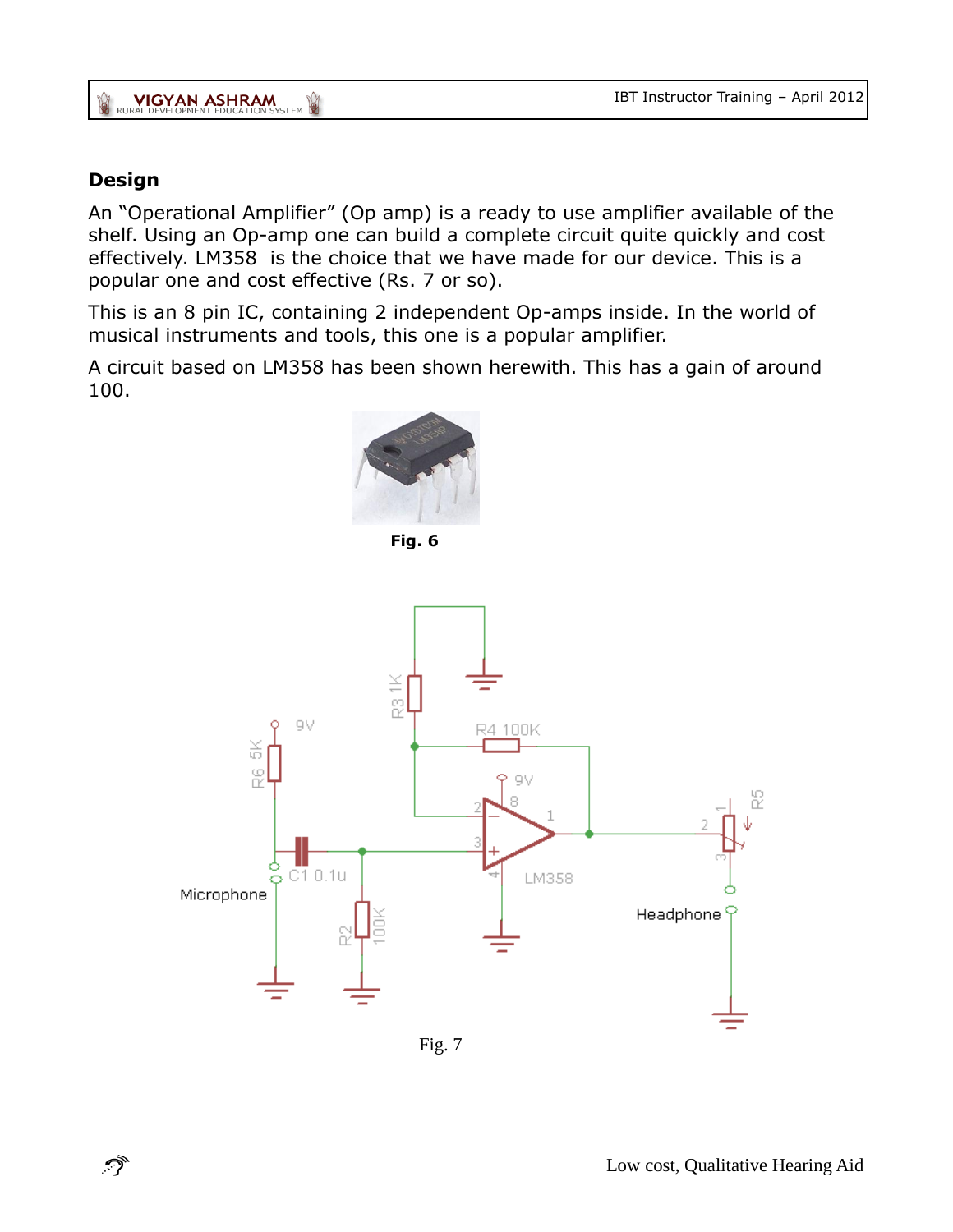## **PCB Board Files:**



#### **Please find the above Board files on the following link:**

<http://www.scribd.com/doc/160924524/Hearing-Aid-Board-File>

### **Background**

The diagram above uses the components based on a mathematical relationship. These relationships are always provided in the data-sheets of electronic components.

A fact (which we can validate is) that a microphone generates very weak signals – in the range of 20 mV or so. On the other hand a headphone requires something like 2V to sing.

Based on the information above, we now decide to design an amplifier with atleast a gain of 100. Fig. 7 depicts some electronic components, which can be talked about as follows -

- $\triangle$  R6 This resistor works as a current limiter for microphone. It avoids the microphone to be exposed to high current being released from the battery.
- $\wedge$  C1 and R2, together form a filter that allows only AC signals to pass through and the DC signals (if at all present) are barred from going ahead. In the absence of this filter one might have to listen to a constant hum in addition to the signal of interest.
- $\triangle$  R3 and R4 are the main players to decide the gain of the amplifier. They have been selected in such a way that the amplifier has a gain of 100. That means changing these would also change the gain. R3 and R4 are related to each other as per the equation given below -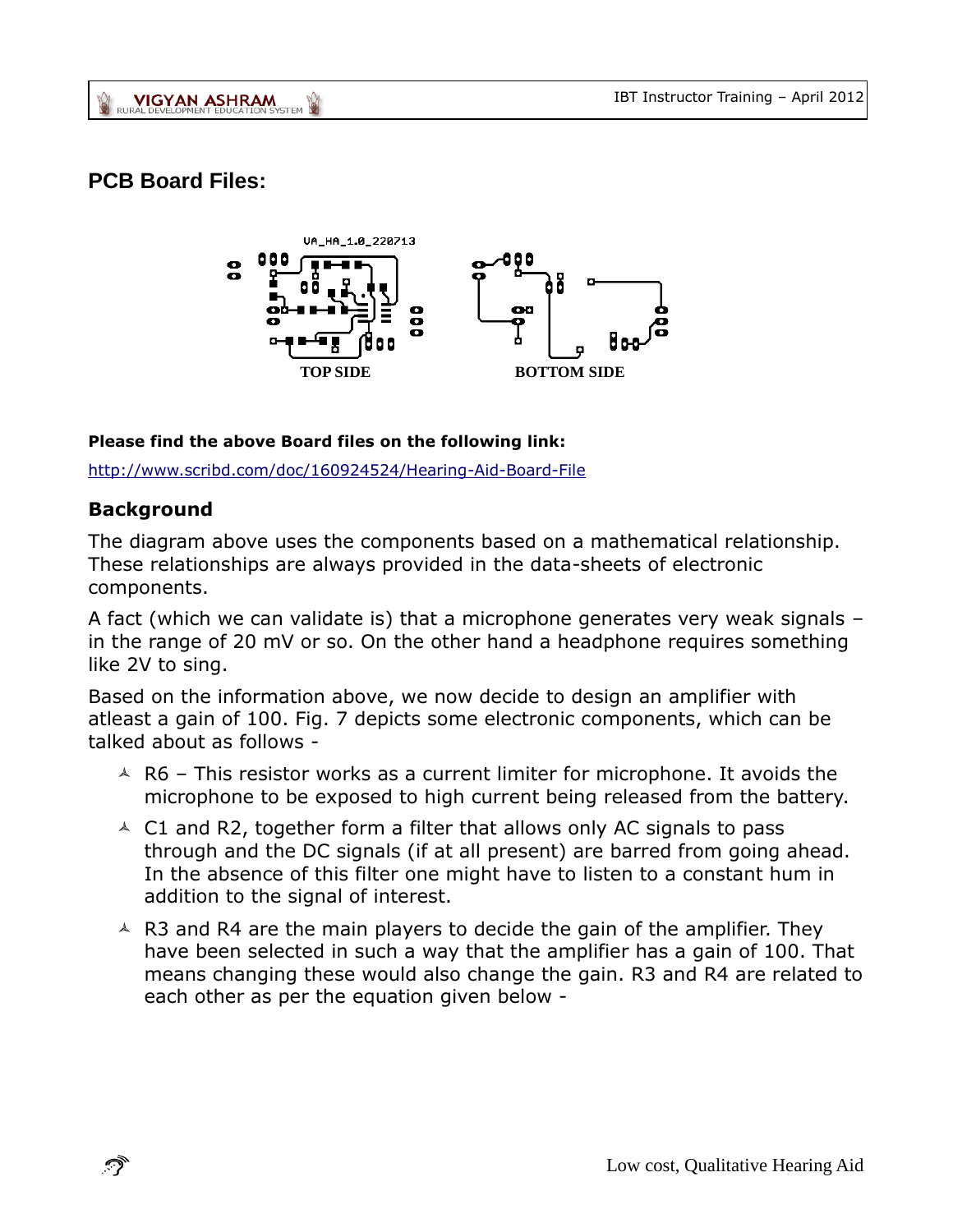**VIGYAN ASHRAM** 

- $\land$  Gain = 1 + (R4/R3) = 1 + (100KOhm/1KOhm) = 101
- $\triangle$  R5 This one is a variable resistor that allows the user to choose a right intensity of output volume. In short this works as the volume control.

### **Material list and tentative price**

| <b>Componets</b>        | Quantity            | Rate (Rs)      | Price (Rs)     |
|-------------------------|---------------------|----------------|----------------|
| Electret<br>Microphone  | $\mathbf{1}$        | 6              | 6              |
| Headphone               | 1                   | 50             | 50             |
| Headphone Jack-F        | 1                   | 15             | 15             |
| <b>LM358 IC</b>         | $\mathbf{1}$        | 10             | 10             |
| <b>10 K Ohm</b>         | 2                   | $\mathbf{1}$   | $\overline{2}$ |
| 100 K Ohm               | 1                   | $\mathbf{1}$   | $\mathbf{1}$   |
| 4.7 K Ohm               | 1                   | $\mathbf{1}$   | 1              |
| 1 K Ohm                 | 1                   | 1              | 1              |
| 330 Ohm                 | 1                   | $\mathbf{1}$   | 1              |
| 10K Ohm (pot)           | 1                   | 10             | 10             |
| $0.1$ uF Cap.           | 1                   | 0.25           | 0.25           |
| $0.1$ uF Cap.           | 1                   | 0.25           | 0.25           |
| 9V Battery (6F22)       | $\mathbf{1}$        | 10             | 10             |
| <b>Multistrand Wire</b> | 1(m)                | $\overline{7}$ | 7              |
| Double Sided PCB        | $\mathbf{1}$        | 15             | 15             |
| Enclosure               | 1-Set(6 Cut Pieces) | 100            | 150            |

**Total ~ Rs. 279/-**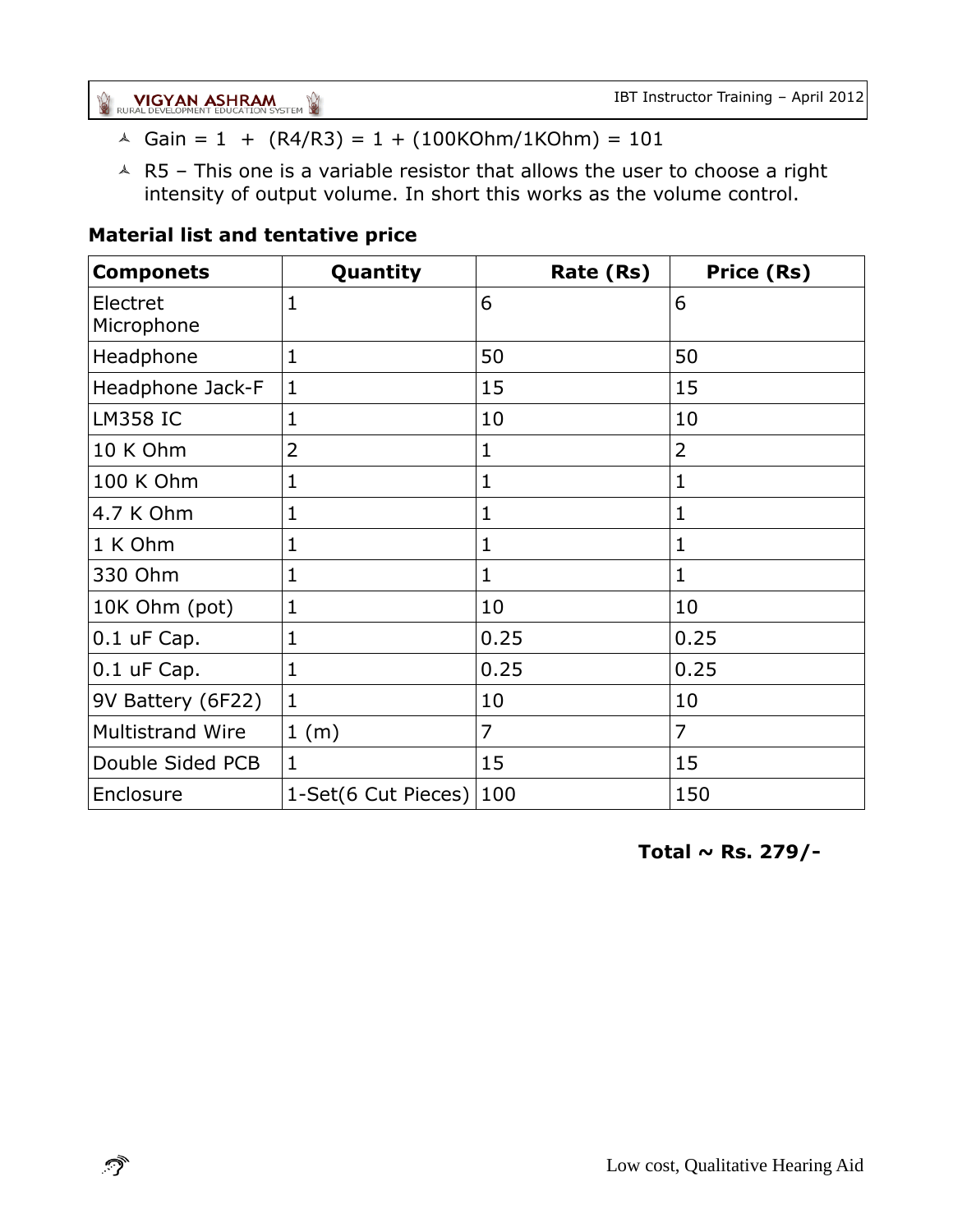# **Enclosure:**

| HA.pdf - Adobe Reader                                                                                                                                                                                                                                                                                                                                                                                                                    |                                                                                            |                          |
|------------------------------------------------------------------------------------------------------------------------------------------------------------------------------------------------------------------------------------------------------------------------------------------------------------------------------------------------------------------------------------------------------------------------------------------|--------------------------------------------------------------------------------------------|--------------------------|
| File Edit View Document Tools Window Help                                                                                                                                                                                                                                                                                                                                                                                                |                                                                                            | $\pmb{\times}$           |
| $\bigcirc$ $\bigcirc$ $\bigcirc$ $\bigcirc$ $\bigcirc$ $\bigcirc$ $\bigcirc$ $\bigcirc$ $\bigcirc$ $\bigcirc$ $\bigcirc$ $\bigcirc$ $\bigcirc$ $\bigcirc$ $\bigcirc$ $\bigcirc$ $\bigcirc$ $\bigcirc$ $\bigcirc$ $\bigcirc$ $\bigcirc$ $\bigcirc$ $\bigcirc$ $\bigcirc$ $\bigcirc$ $\bigcirc$ $\bigcirc$ $\bigcirc$ $\bigcirc$ $\bigcirc$ $\bigcirc$ $\bigcirc$ $\bigcirc$ $\bigcirc$ $\bigcirc$ $\bigcirc$ $\bigcirc$<br>$\blacksquare$ | $\overline{\phantom{a}}$ Find<br>$\overline{\phantom{a}}$                                  |                          |
| 重<br>$\qquad \qquad \Box$<br><b>Sp</b>                                                                                                                                                                                                                                                                                                                                                                                                   | $\bigcirc$<br>С<br>О                                                                       |                          |
| $\mathcal O$<br>$\overline{P}$<br>ã<br>$\bullet$<br>$\bullet$<br>C<br>O                                                                                                                                                                                                                                                                                                                                                                  | $\frac{17:55}{17-08-2013}$<br>$\Box$<br>$\blacktriangleright$<br>$\mathbb{Z}$<br>▲ 隊 御 (※) | $\overline{\phantom{a}}$ |

Please find the above enclosure files on the following link: <http://www.scribd.com/doc/160923265/Hearing-Aid-Enclosure>

# **Scope ahead**

This device is just a first version of a simple hearing aid. Our survey with people here at Papal, tells us a number of improvements to be made. A few are given below -

- 1. Possibility of Wireless headphone.
- 2. Increased sensitivity (which is a function of microphone as well as the gain of the amplifier).
- 3. Rechargeable power supply (preferably over solar power as most of the Indian parts have to undergo load shading at some point in time).
- 4. Better headphones that can fit into the outer-ear.
- 5. Better packaging (not only easy to handle but rugged enough to withstand weather conditions).